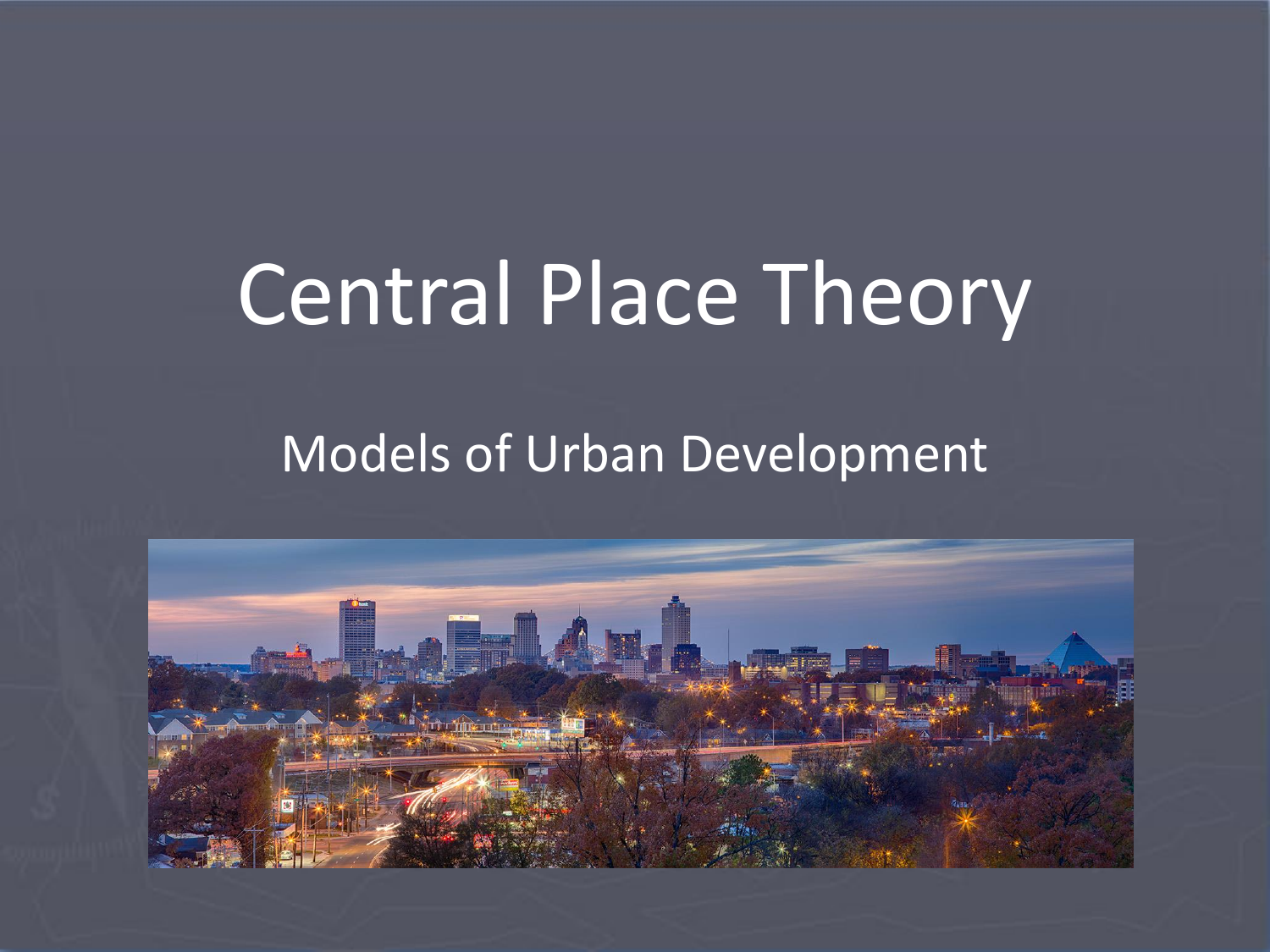## The Central Place Theory

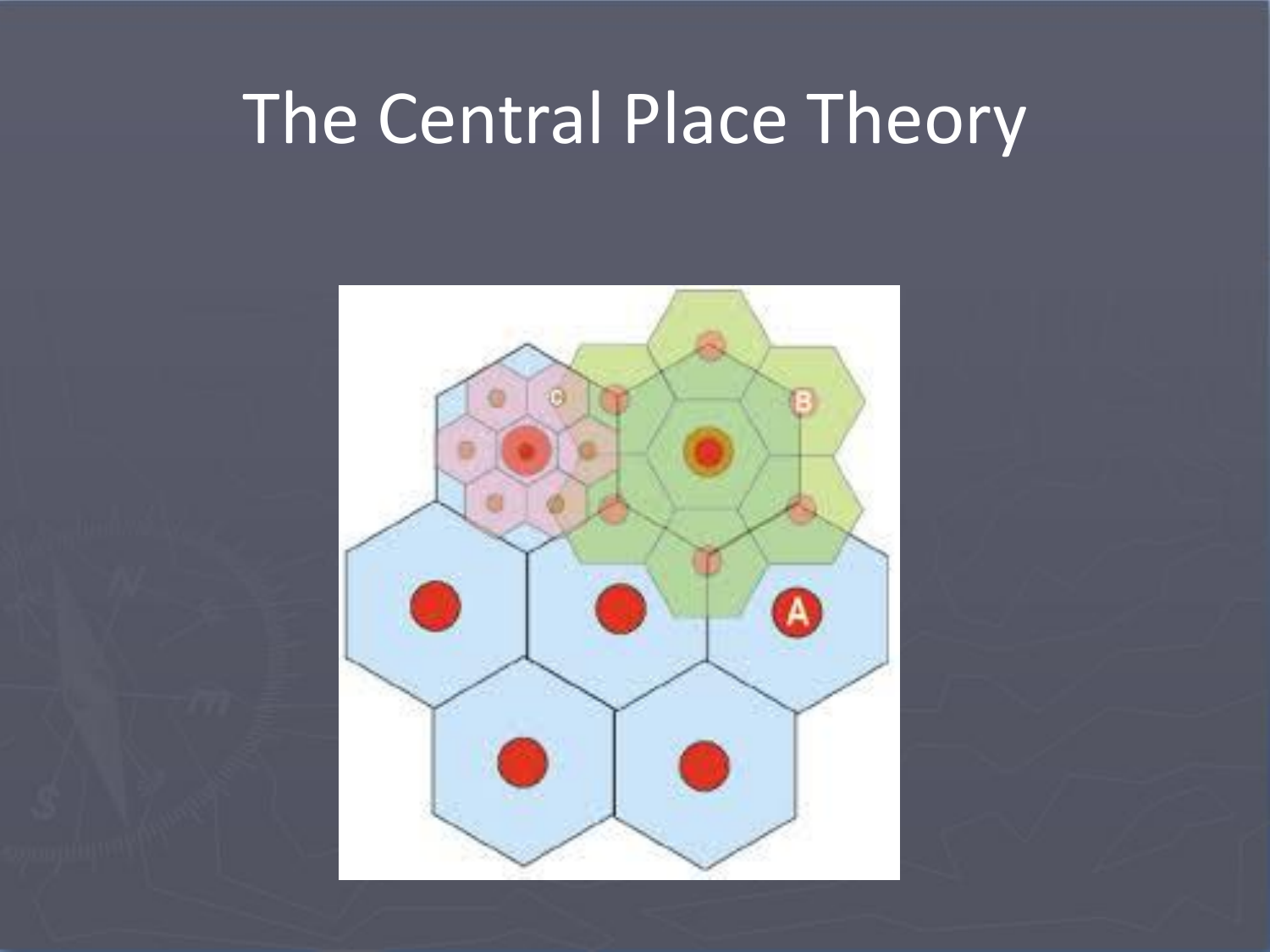#### The Central Place Theory: Background

- Based off the observations of German Geographer Walter Christaller in 1933
	- Made observations based off Southern Germany
- Concluded two things
	- People gather together in cities to share goods and ideas
	- Cities exist for purely economic reasons



**WALTER CHRISTALLER** 1893-1969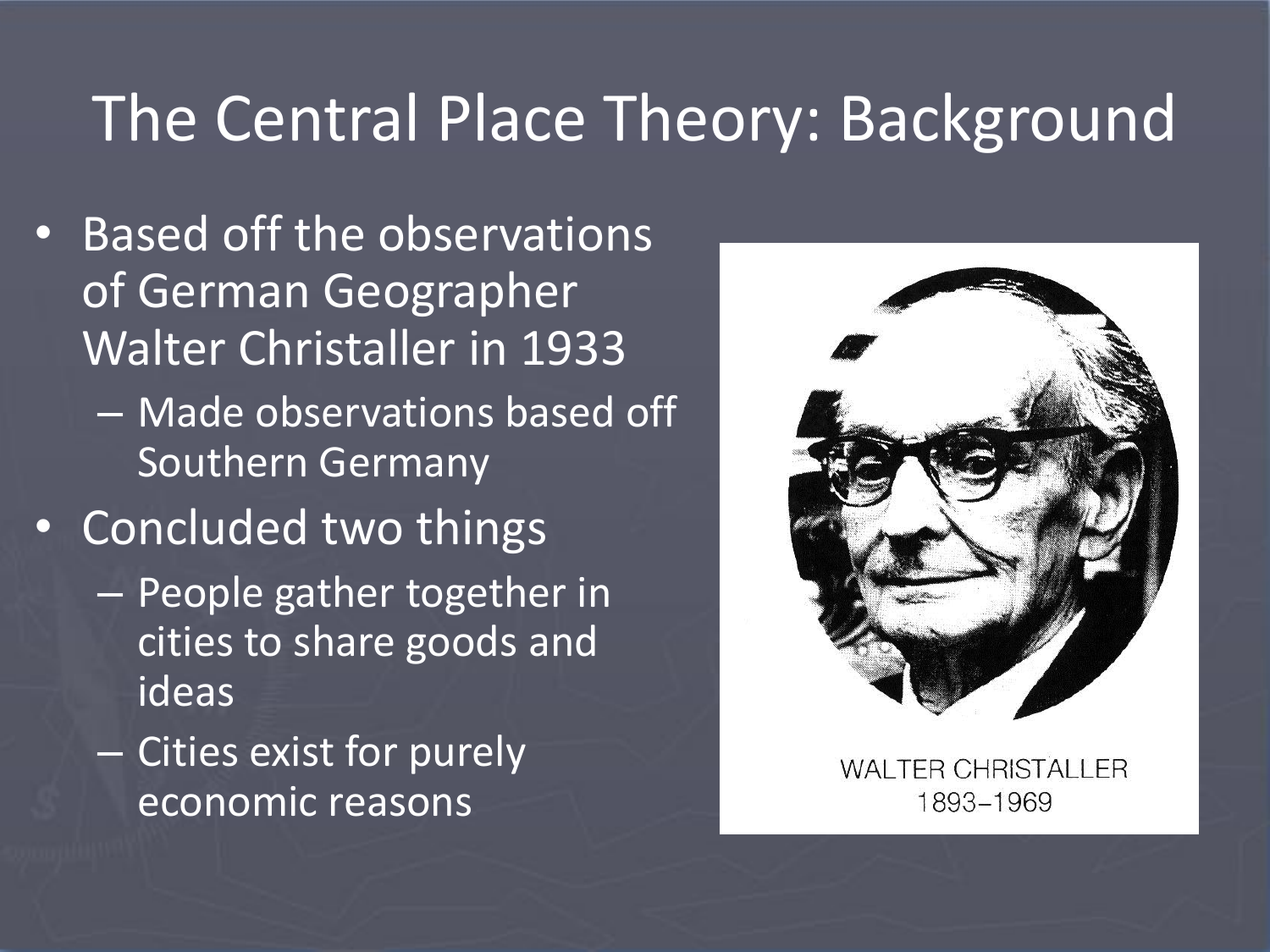## Christaller's Assumptions

- 1. Humans will always purchase goods from the closest place that offers the good
- 2. Whenever demand for a certain good is high, it will be offered in close proximity to the population
	- Example: Groceries
- 3. Can only exist on Isotopic Plain with equal distance between units
- 4. Evenly distributed resources and population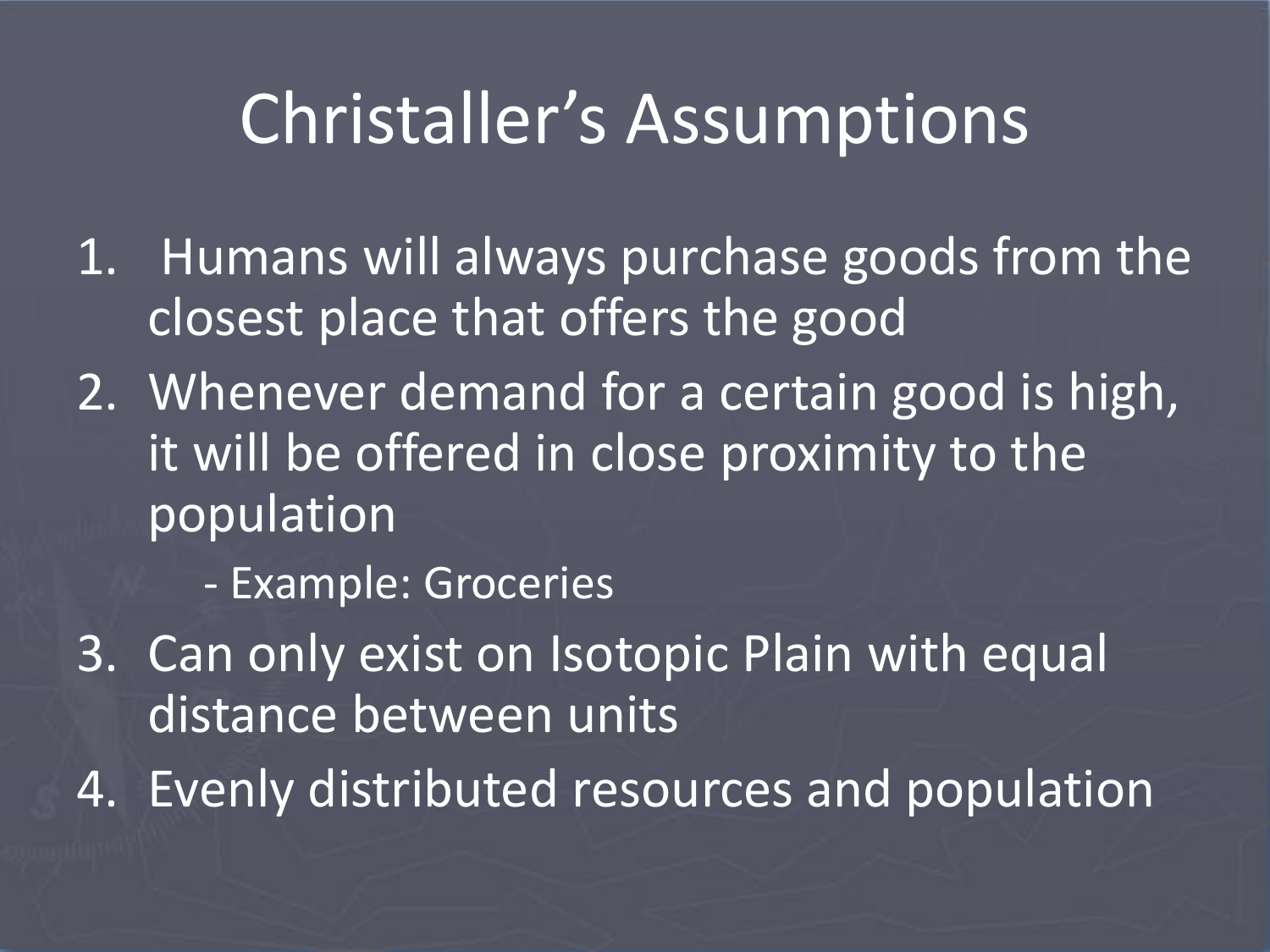## Two Important Principles

- Threshold The minimum number of people required to justify a certain good/service
- Range The Maximum distance a consumer will travel for a good/service

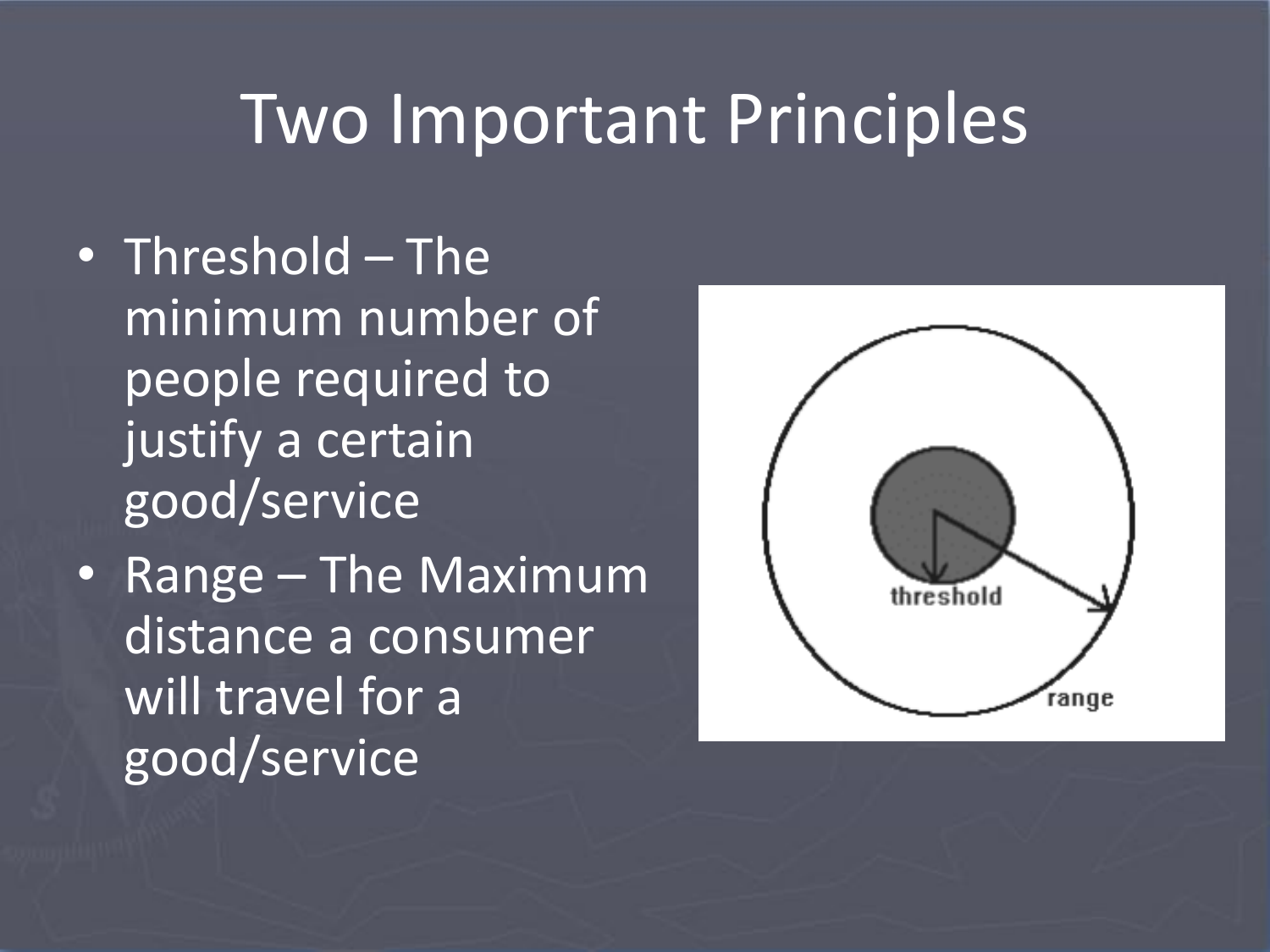## Christaller's Classifications

- Helps explain the distribution patters, size, and number of cities/towns
- Categorizes cities into 5 levels
	- Regional Capital
	- City
	- Town
	- Village
	- Hamlet

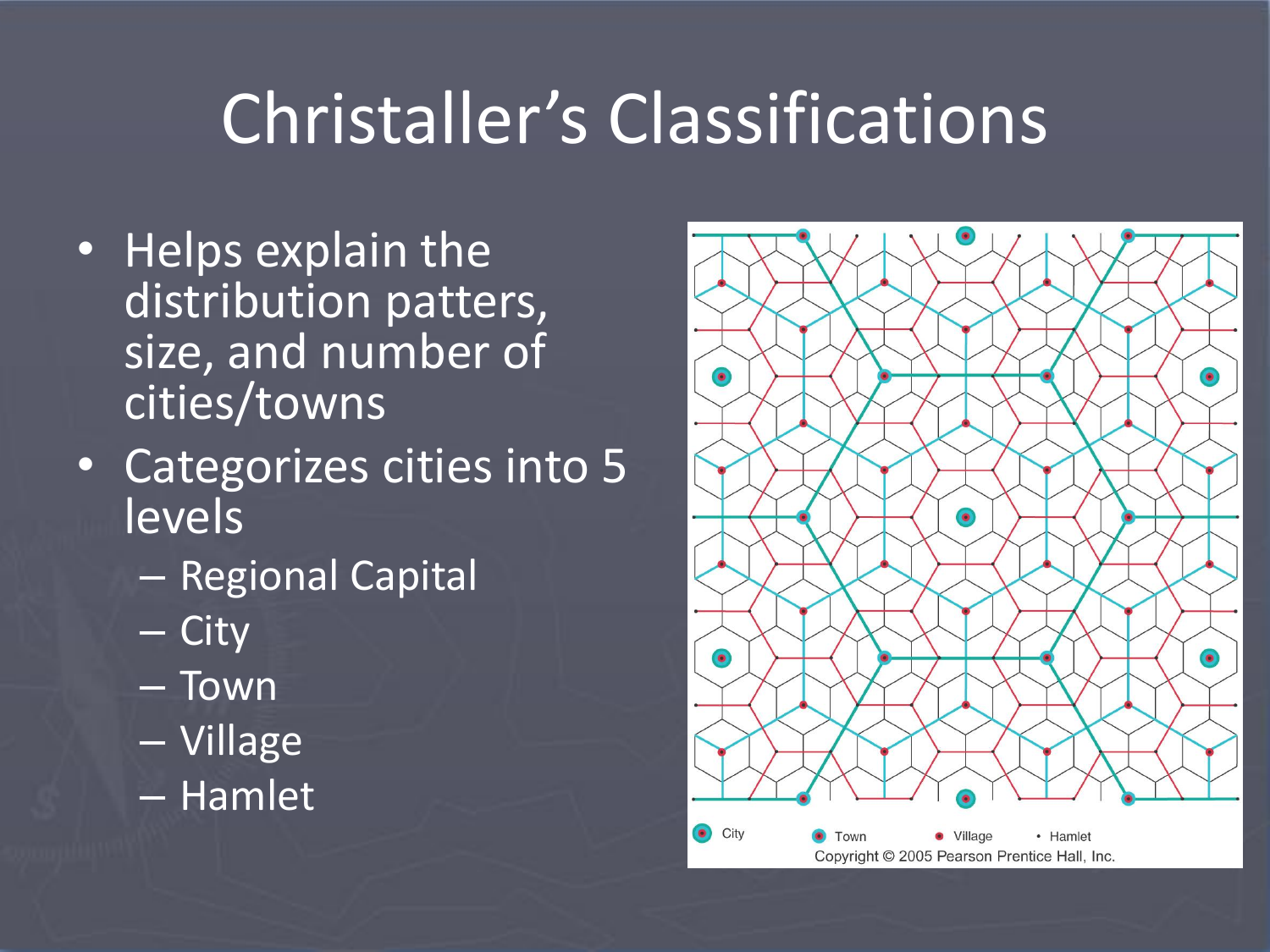## Central Place Theory

- The central place is located at the vertexes of equilateral triangles that form into hexagons
	- Displays assumption customers will go to closest place
	- No overlapping of market influence, and no one left out of influence



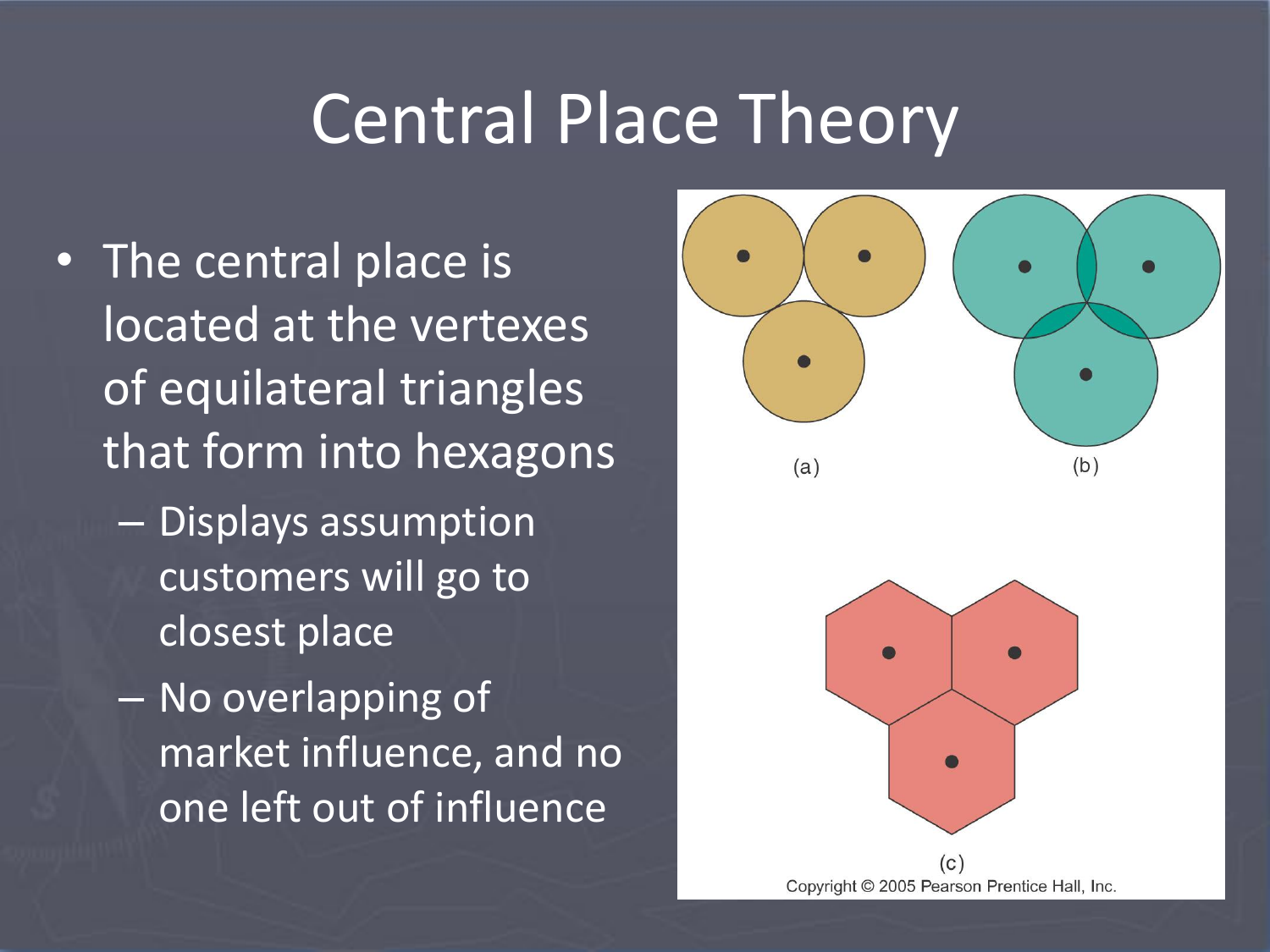## The Three Principles in the Arrangement of the Central Place

#### 1. The marketing principle (K=3 system)

- The lower the order of the city the more of them there are. The bigger the city the bigger the market area
	- Ex. There will be 3 times more towns than city's, but a city's market size will be 3 times bigger

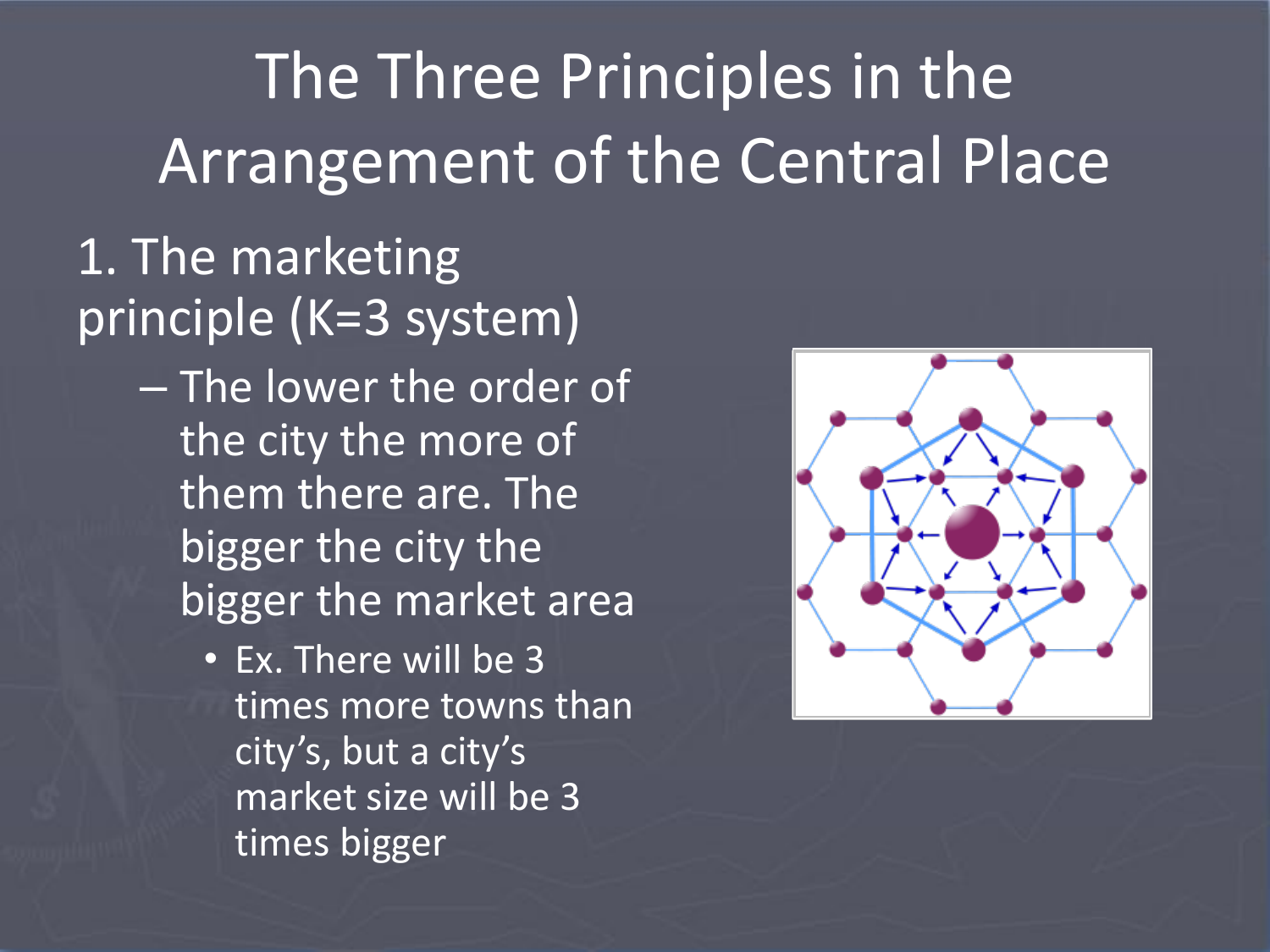The Three Principles in the Arrangement of the Central Place

- 2. The transportation principle (K=4 system)
	- Arrangement of cities to connect as many important places as straightly and cheaply as possible
		- Lower order centers located along edges, not corners of hexagons

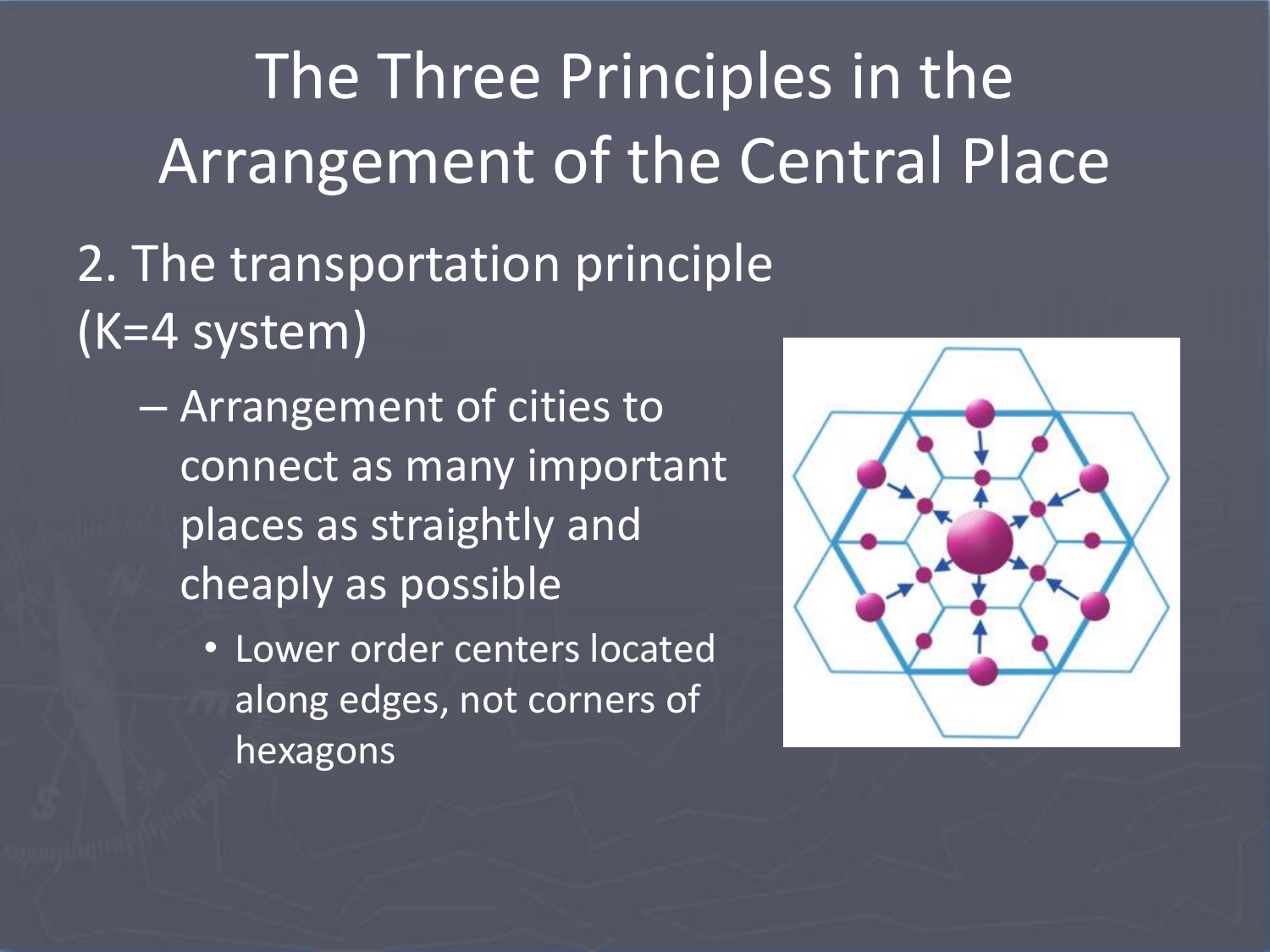The Three Principles in the Arrangement of the Central Place 3. The administrative principle (K=7 system) – Theorized problems in sharing centers so lower order centers are located entirely within the hexagon of higher order centers

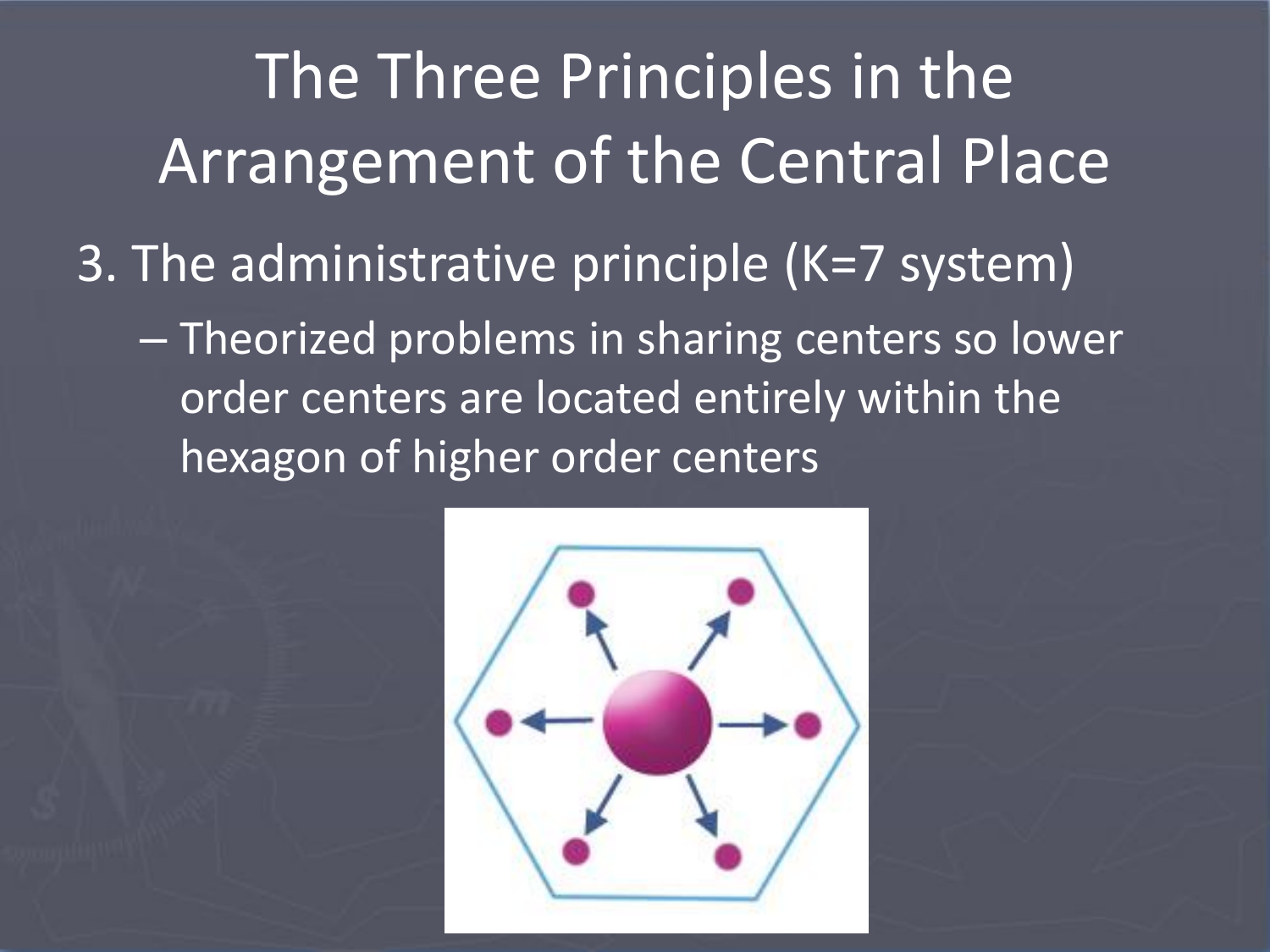#### Application of the Central Place Theory

- Help us understand the reasoning for the location of retail in urban areas
	- Low Order Goods Everyday items that can be purchased anywhere
		- Ex. Groceries
	- High Order Goods Specialty items that people are willing to travel longer distances for
		- Ex. Automobiles
- Displays relationship between small towns and cities